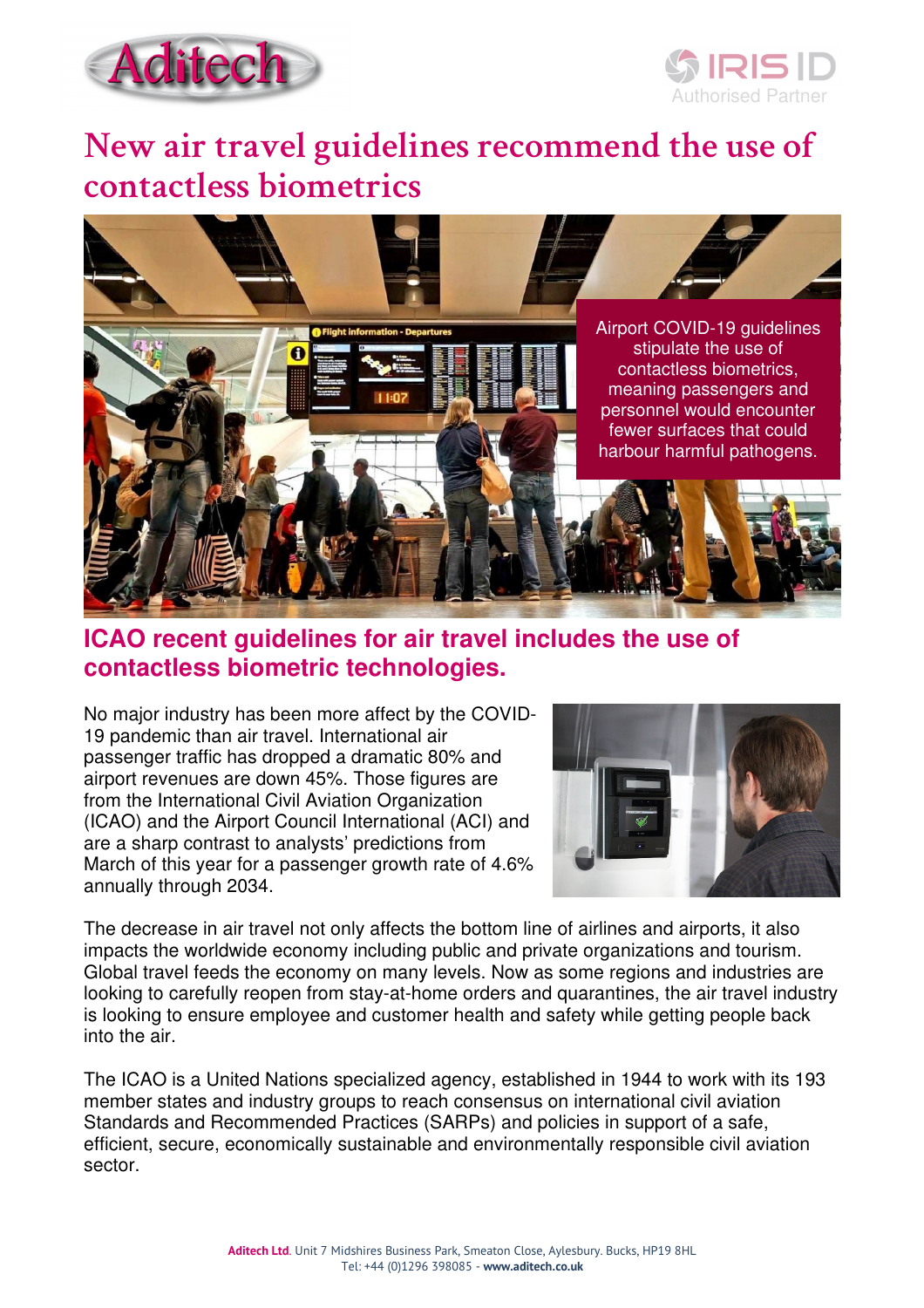



#### **New guidelines for air travel**

Recently, the group issued guidelines to help aviation regulators and operators support air travel. The guidelines emphasize the use of more touchless technologies throughout airports and airplanes. They point to the use of contactless biometrics – like iris recognition – for checking-in people and baggage at airport entrances. This means passengers and airport personnel would encounter fewer surfaces that could harbour harmful pathogens.

### **Already in airports**

These technologies are already being used in airports around the world. CLEAR, the premium expedited traveler identification company, operates kiosks in 32+ U.S. airports and sporting venues. These kiosks allow participating passengers to skip long TSA lines using their fingerprints or irises to pass through security. During the COVID-19 crisis the company has asked its members to use the iris option instead of fingerprints. Using fingerprints would require wiping down and sanitizing devices after each use considerably slowing passenger processing. CLEAR has been a major success and its technology is now being used in many sporting and event stadiums/venues.

### **Amsterdam Airport Schiphol**

Amsterdam Airport Schiphol, the Netherland's capital city airport, also uses our iris biometric technology offering European Union nationals expedited border crossing with its PRIVIUM program since 2003. Passengers pay €250 annually to use their irises to clear customs and cross the border in about 30 seconds as opposed to an average of 4 minutes in a non-PRIVIUM line. The program also includes preferential parking, a members' lounge and check-in assistance.

Other airports using our iris recognition technology include Hammad International Airport in Doha, Qatar and Ashgabat International Airport in Turkmenistan.

## **The Future**

Security and convenience have been major catalysts for the adoption of digital identity and biometrics in air travel. Moving large numbers of people through airports quickly and safely has been the industry's mission. And now, COVID-19 will also be a major consideration in the implementation of travel technologies. Contactless biometrics, like iris recognition, will provide the benefits of digital identity while safeguarding public health and safety.

# **Aditech COVID-19 Compliant Solutions**

As the COVID-19 pandemic changes our lives forever, so will the reliance on "Contactless" Access Control and Time and Attendance systems, migrating from Keys, Cards and Codes to safer COVID-19 Compliant solutions employing Iris Recognition and Identification based biometric technology.



- No Contact
- No Keys
- No Cards
- No Codes
- **No Coronavirus**